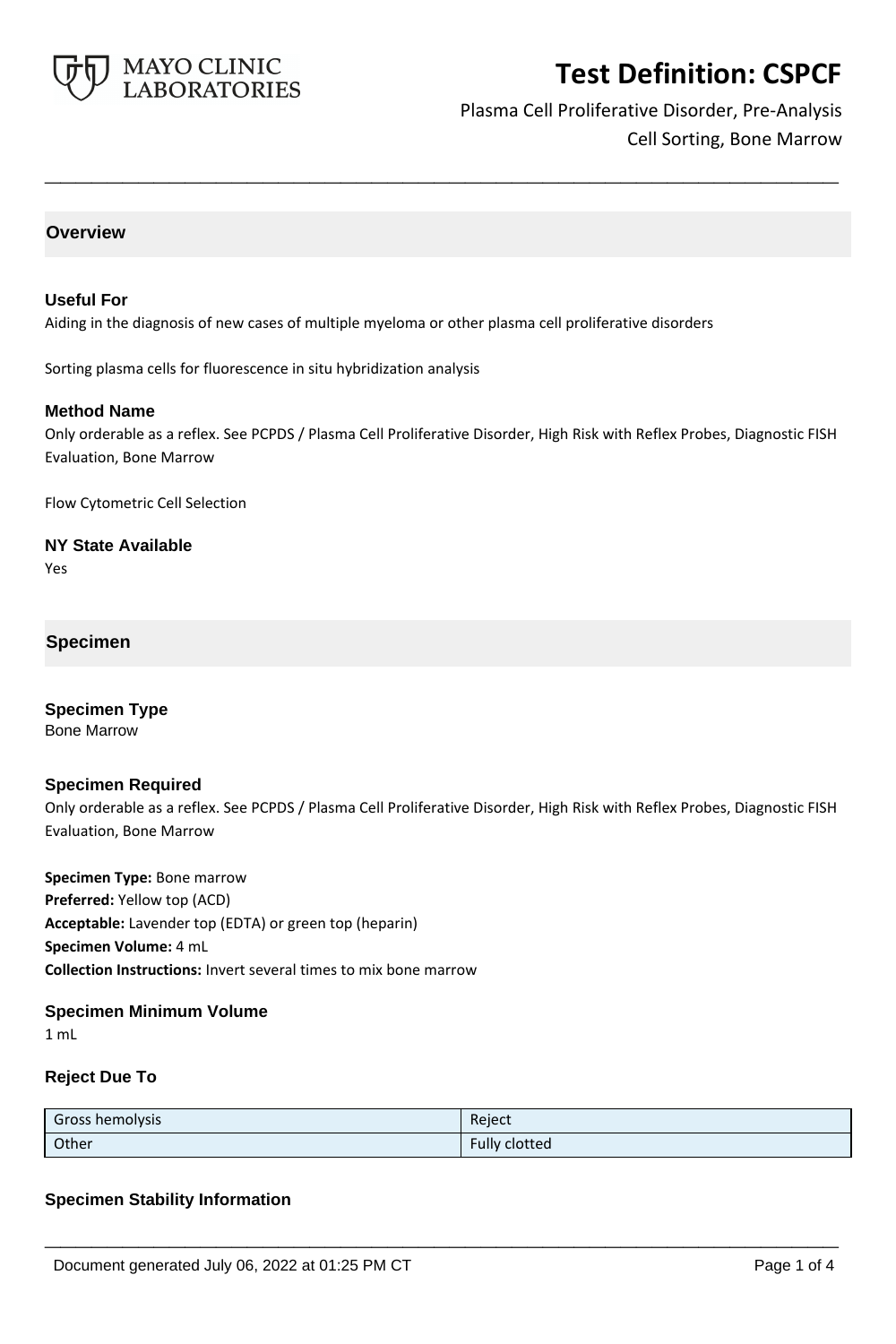

Plasma Cell Proliferative Disorder, Pre-Analysis Cell Sorting, Bone Marrow

| <b>Specimen Type</b> | <b>Temperature</b>  | <b>Time</b> | <b>Special Container</b> |
|----------------------|---------------------|-------------|--------------------------|
| <b>Bone Marrow</b>   | Ambient (preferred) | 4 days      |                          |
|                      | Refrigerated        | 4 days      |                          |

**\_\_\_\_\_\_\_\_\_\_\_\_\_\_\_\_\_\_\_\_\_\_\_\_\_\_\_\_\_\_\_\_\_\_\_\_\_\_\_\_\_\_\_\_\_\_\_\_\_\_\_**

## **Clinical & Interpretive**

### **Clinical Information**

Multiple myeloma is a hematologic neoplasm that generally originates in the bone marrow and develops from malignant plasma cells. There are four main categories of plasma cell proliferative disorders: monoclonal gammopathy of undetermined significance (MGUS), monoclonal immunoglobulin deposition diseases (amyloidosis), plasmacytoma, and multiple myeloma. MGUS, which occurs in 3% to 4% of individuals over age 50 years, represents the identification of an asymptomatic monoclonal protein, yet approximately 1% per year will progress to multiple myeloma. Amyloidosis represents a rare group of deposition disorders including primary amyloidosis vs. light chain and heavy chain disease. Plasmacytomas represent isolated collections of bone or extramedullary plasma cells with a risk for development of multiple myeloma. Generalized bone pain, anemia, limb numbness or weakness, symptoms of hypercalcemia, and recurrent infections are all symptoms that may indicate multiple myeloma.

As myeloma progresses, the malignant plasma cells interfere with normal blood product formation in the bone marrow resulting in anemia and leukopenia. Myeloma also causes an overstimulation of osteoclasts, causing excessive breakdown of bone tissue without the normal corresponding bone formation. These bone lesions are seen in approximately 66% of myeloma patients. In advanced disease, bone loss may reach a degree where the patient suffers fractures easily.

Multiple myeloma is increasingly recognized as a disease characterized by marked cytogenetic, molecular, and proliferative heterogeneity. This heterogeneity is manifested clinically by varying degrees of disease aggressiveness. Multiple myeloma patients with more aggressive disease experience suboptimal responses to some therapeutic approaches; therefore, identifying these patients is critically important for selecting appropriate treatment options.

#### **Reference Values**

Only orderable as a reflex. See PCPDS / Plasma Cell Proliferative Disorder, High Risk with Reflex Probes, Diagnostic FISH Evaluation, Bone Marrow

An interpretive report will be provided.

### **Interpretation**

Correlation with clinical, histopathologic and additional laboratory findings is required for final interpretation of these results. The final interpretation of results for clinical management of the patient is the responsibility of the managing physician.

**\_\_\_\_\_\_\_\_\_\_\_\_\_\_\_\_\_\_\_\_\_\_\_\_\_\_\_\_\_\_\_\_\_\_\_\_\_\_\_\_\_\_\_\_\_\_\_\_\_\_\_**

### **Cautions**

No significant cautionary statements

### **Clinical Reference**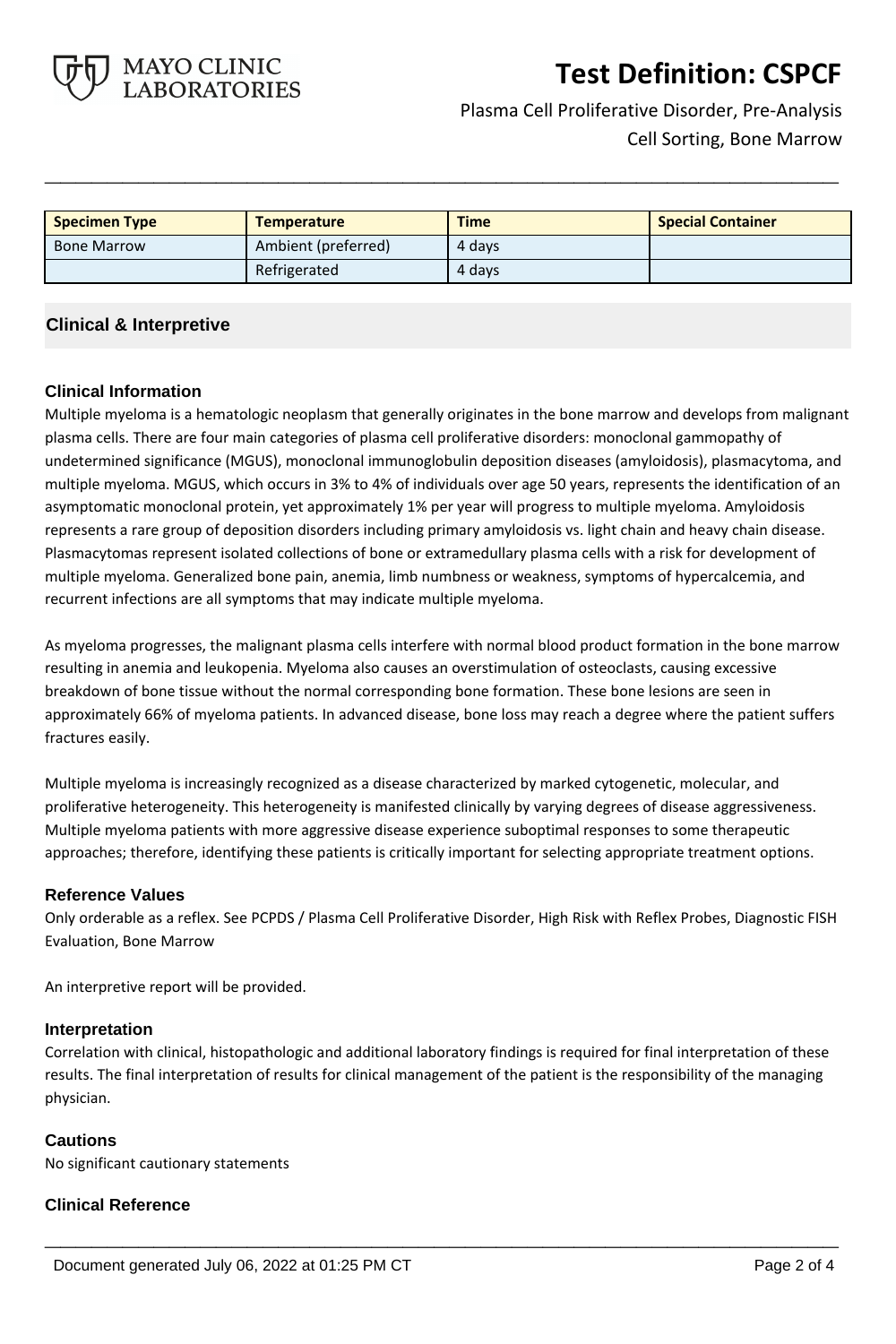

Plasma Cell Proliferative Disorder, Pre-Analysis Cell Sorting, Bone Marrow

1 Swerdlow S, Campo E, Harris NL, et al: WHO Classification of Tumours of Haematopoietic and Lymphoid Tissues. 4th ed. IARC Press; 2017

**\_\_\_\_\_\_\_\_\_\_\_\_\_\_\_\_\_\_\_\_\_\_\_\_\_\_\_\_\_\_\_\_\_\_\_\_\_\_\_\_\_\_\_\_\_\_\_\_\_\_\_**

2. Kumar SK, Rajkumar SV: The multiple myelomas-current concepts in cytogenetic classification and therapy. Nat Rev Clin Oncol. 2018;15(7):409-421. doi: 10.1038/s41571-018-0018-y

3. Rajkumar SV, Landgren O, Mateos MV: Smoldering multiple myeloma. Blood. 2015 May 14;125(20):3069-3075. doi: 10.1182/blood-2014-09-568899

4. Muchtar E, Dispenzieri A, Kumar S et al: Interphase fluorescence in situ hybridization in untreated AL amyloidosis has an independent prognostic impact by abnormality type and treatment category. Leukemia. 2017 Jul;31(7);1562-1569. doi: 10.1038/leu.2016.369

5. Lakshman A, Paul S, Rajkumar SV et al: Prognostic significance of interphase FISH in monoclonal gammopathy of undetermined significance. Leukemia. 2018 Aug;32(8);1811-1815. doi: 10.1038/s41375-018-0030-3

6. Bochtler T, Hegenbart U, Kunz C, et al: Prognostic impact of cytogenetic aberrations in AL amyloidosis patients after high-dose melphalan: a long-term follow-up study. Blood. 2016 Jul 28;128(4):594-602. doi: 10.1182/blood-2015-10-7 7. Treatment guidelines: multiple myeloma. mSMART 3.0. Accessed January 16, 2020. Available at www.msmart.org/mm-treatment-guidelines

# **Performance**

### **Method Description**

Selection of plasma cells using fluorescence activated cell sorting is the most direct and robust method of obtaining relatively pure plasma cell populations for fluorescence in situ hybridization assessment.(Instruction manual: Cell Sorter. Sony Corporation; LE-SH800, 2015)

**\_\_\_\_\_\_\_\_\_\_\_\_\_\_\_\_\_\_\_\_\_\_\_\_\_\_\_\_\_\_\_\_\_\_\_\_\_\_\_\_\_\_\_\_\_\_\_\_\_\_\_**

### **PDF Report**

No

**Day(s) Performed** Monday through Friday

**Report Available** 1 to 7 days

**Specimen Retention Time** 4 weeks

**Performing Laboratory Location** Rochester

**Fees & Codes**

### **Fees**